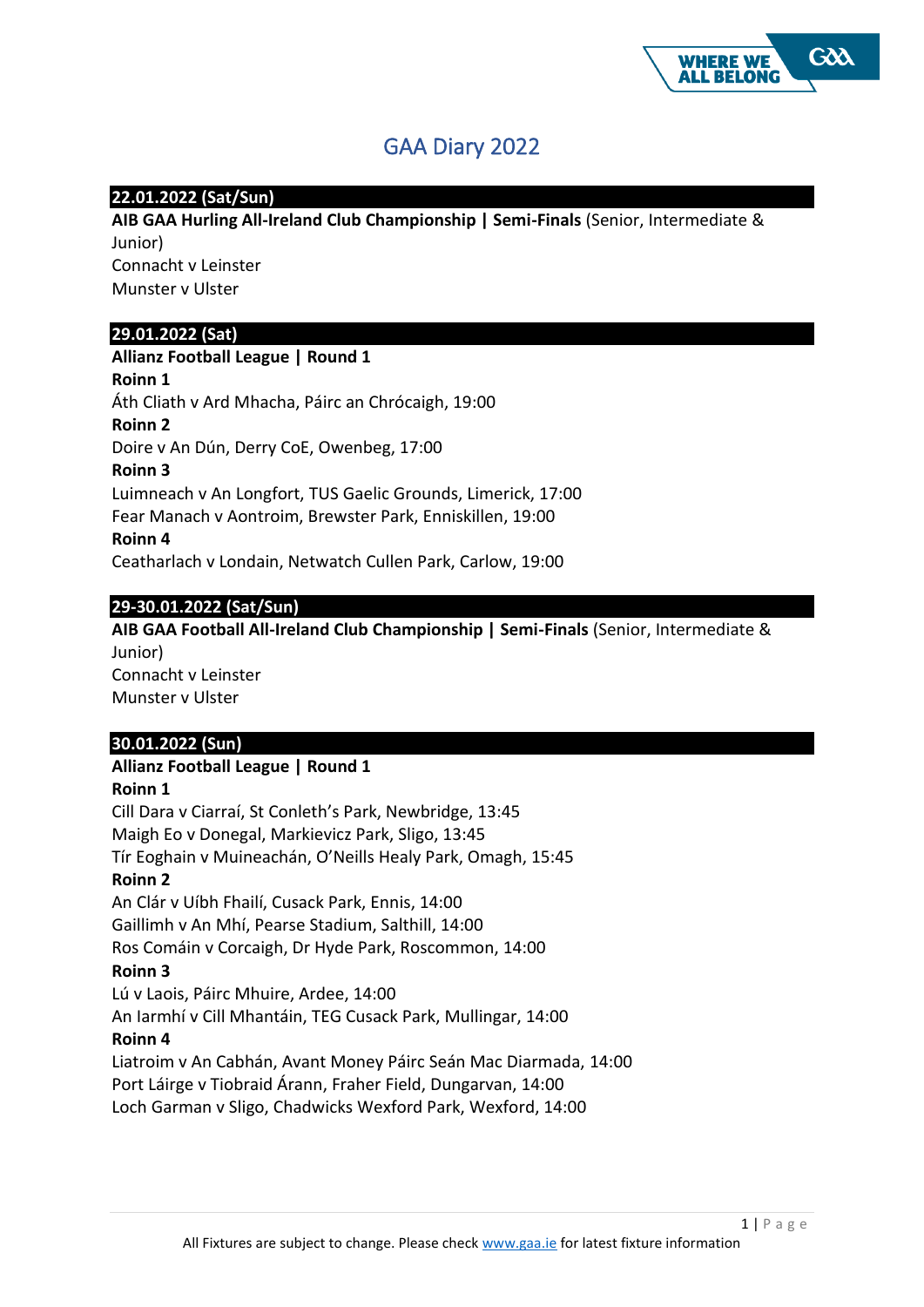

## **05.02.2022 (Sat)**

**Allianz Football League | Round 2**

**Roinn 1**

Ciarraí v Áth Cliath, Austin Stack Park, Tralee, 19:00 **Roinn 2** An Dún v Gaillimh, Páirc Esler, Newry, 17:00

Corcaigh v An Clár, Páirc Uí Chaoimh, Cork, 19:00

**Roinn 3**

Aontroim v Luimneach, Corrigan Park, Belfast, 14:30

## **Allianz Hurling League | Round 1 Roinn 1 Group A** Corcaigh v An Clár, Páirc Uí Chaoimh, Cork, 17:00 **Roinn 1 Group B**

Laois v Tiobraid Árann, MW Hire O'Moore Park, Portlaoise, 18:00 **Roinn 2B** Doire v Sligo, Celtic Park, Derry, 14:00 **Roinn 3A** Ard Mhacha v Lú, Athletic Grounds, Armagh, 14:30 **Roinn 3B**

Fear Manach v An Cabhán, Brewster Park, Enniskillen, 14:30

# **05-06.02.2022 (Sat/Sun)**

**AIB GAA Football All-Ireland Club Championship | Finals** (Intermediate & Junior) **AIB GAA Hurling All-Ireland Club Championship | Finals** (Intermediate & Junior)

# **06.02.2022 (Sun)**

**Allianz Football League | Round 2**

# **Roinn 1**

Ard Mhacha v Tír Eoghain, Athletic Grounds, Armagh, 14:00 Muineachán v Maigh Eo, St. Tiernach's Park, Clones, 14:00 Donegal v Cill Dara, MacCumhaill Park, Ballybofey, 14:30

## **Roinn 2**

An Mhí v Ros Comáin, Páirc Tailteann, Navan, 14:00 Uíbh Fhailí v Doire, Bord Na Móna O'Connor Park, 14:00 **Roinn 3**

Laois v An Iarmhí, MW Hire O'Moore Park, Portlaoise, 14:00 An Longfort v Lú, Glennon Brothers Pearse Park, 14:00 Cill Mhantáin v Fear Manach, County Grounds, Aughrim, 14:00

## **Roinn 4**

Londain v Port Láirge, McGovern Park, Ruislip, 13:00 Sligo v Ceatharlach, Markievicz Park, Sligo, 13:00 An Cabhán v Loch Garman, Kingspan Breffni, Cavan, 14:00

Tiobraid Árann v Liatroim, Semple Stadium, Thurles, 14:00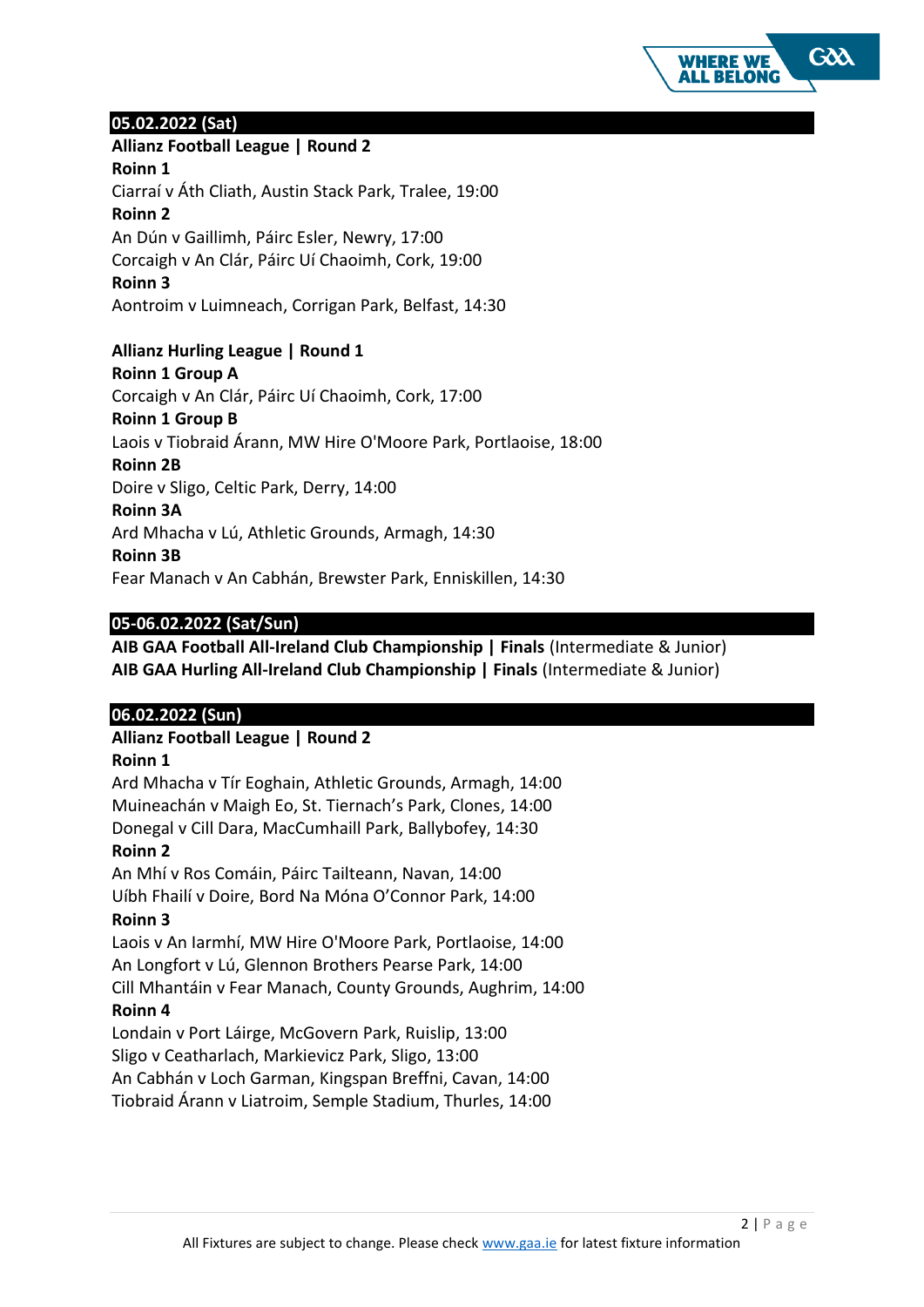

## **Allianz Hurling League | Round 1**

#### **Roinn 1 Group A**

Loch Garman v Luimneach, Chadwicks Wexford Park, Wexford, 13:45 Gaillimh v Uíbh Fhailí, Pearse Stadium, Salthill, 14:00

#### **Roinn 1 Group B**

Cill Chainnigh v Aontroim, UPMC Nowlan Park, Kilkenny, 13:00 Áth Cliath v Port Láirge, Parnell Park, Dublin, 15:45

## **Roinn 2A**

An Iarmhí v Ciarraí, TEG Cusack Park, Mullingar, 12:30

An Dún v Ceatharlach, McKenna Park, Ballycran, 13:00

Cill Dara v An Mhí, St Conleth's Park, Newbridge, 14:00 **Roinn 2B**

Donegal v Londain, O'Donnell Park, Letterkenny, 12:00 Maigh Eo v Cill Mhantáin, Ballina Stephenites, 14:00

#### **Roinn 3A**

Warwickshire v Muineachán, Páirc na hÉireann, Birmingham, 13:00 Ros Comáin v Tír Eoghain, Dr Hyde Park, Roscommon, 14:00 **Roinn 3B**

Lancashire v Liatroim, TBC, 13:00

# **12.02.2022 (Sat)**

## **Allianz Hurling League| Round 2**

**Roinn 1 Group A** Luimneach v Gaillimh, TUS Gaelic Grounds, Limerick, 19:00 **Roinn 1 Group B** Aontroim v Áth Cliath, Corrigan Park, Belfast, 14:00

## **12-13.02.2022 (Sat/Sun)**

**AIB GAA Football All-Ireland Senior Club Championship | Finals AIB GAA Hurling All-Ireland Senior Club Championship | Finals**

## **13.02.2022 (Sun)**

## **Allianz Hurling League| Round 2**

**Roinn 1 Group A**

An Clár v Loch Garman, Cusack Park, Ennis, 13:45 Uíbh Fhailí v Corcaigh, Bord Na Móna O'Connor Park, 14:00

## **Roinn 1 Group B**

Port Láirge v Laois, Walsh Park, Waterford, 14:00

Tiobraid Árann v Cill Chainnigh, Semple Stadium, Thurles, 15:45 **Roinn 2A**

Ceatharlach v An Iarmhí, Netwatch Cullen Park, Carlow, 14:00

Ciarraí v Cill Dara, Austin Stack Park, Tralee, 14:00

An Mhí v An Dún, Páirc Tailteann, Navan, 14:00

## **Roinn 2B**

Londain v Maigh Eo, McGovern Park, Ruislip, 13:00

Cill Mhantáin v Doire, County Grounds, Aughrim, 13:00

Sligo v Donegal, Markievicz Park, Sligo, 14:00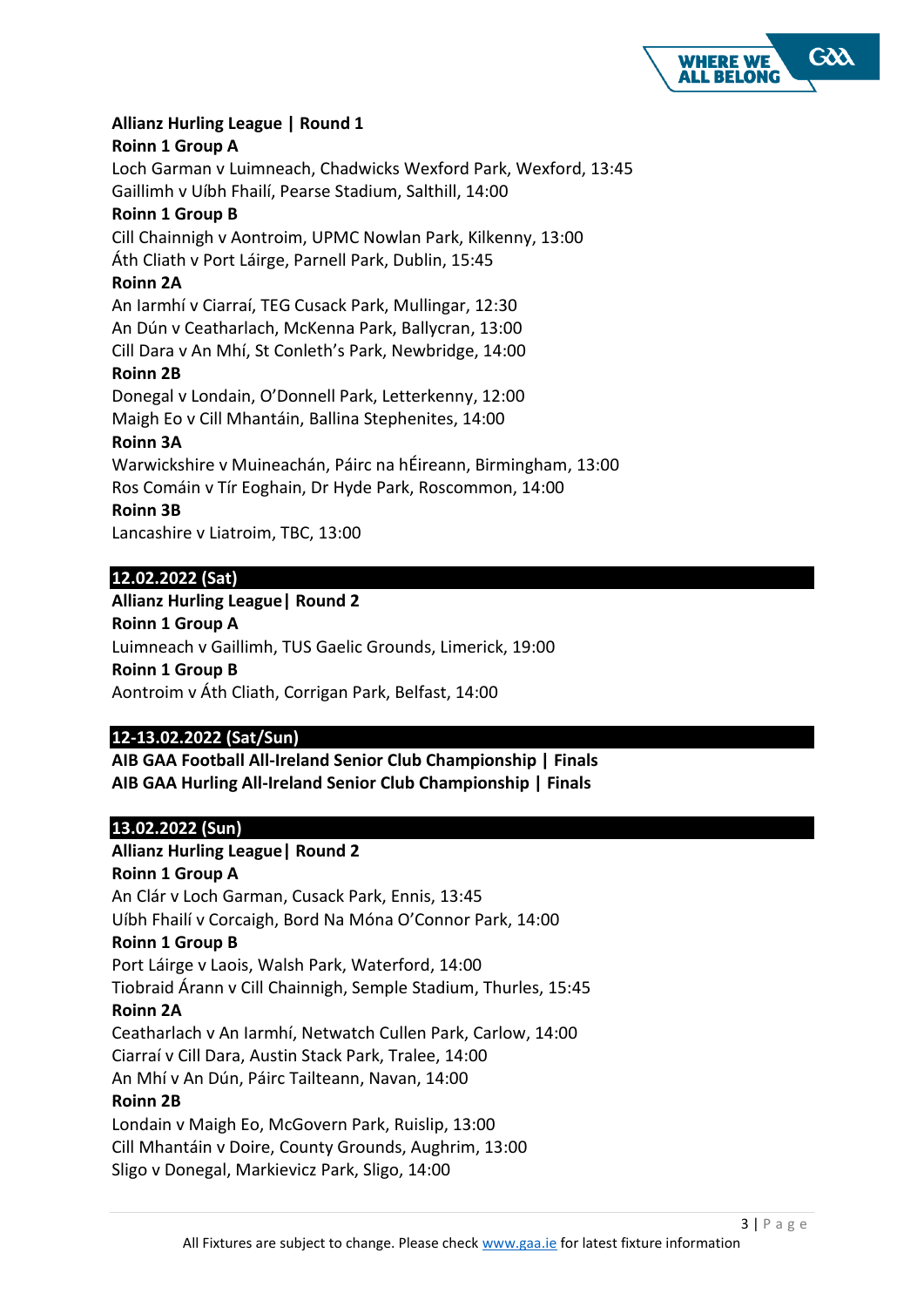

# **Roinn 3A**

Tír Eoghain v Warwickshire, O'Neills Healy Park, Omagh, 13:00 Lú v Ros Comáin, Geraldines GFC, Dundalk, 14:00 Muineachán v Ard Mhacha, Páirc Grattan, Inniskeen, 14:00

## **Roinn 3B**

An Cabhán v Lancashire, Kingspan Breffni, Cavan, 13:00 An Longfort v Fear Manach, Glennon Brothers Pearse Park, 14:00

## **19.02.2022 (Sat)**

## **Allianz Football League| Round 3**

**Roinn 1**

Ard Mhacha v Muineachán, Athletic Grounds, Armagh, 17:30 Áth Cliath v Maigh Eo, Páirc an Chrócaigh, 19:30 **Roinn 3** Aontroim v Cill Mhantáin, Corrigan Park, Belfast, 14:00 Fear Manach v Laois, Brewster Park, Enniskillen, 18:00 **Roinn 4** Ceatharlach v Port Láirge, Netwatch Cullen Park, Carlow, 19:00

# **GAA U20 Football Development League | Round 1**

## **20.02.2022 (Sun)**

# **Allianz Football League| Round 3**

**Roinn 1** Ciarraí v Donegal, Fitzgerald Stadium, Killarney, 13:45 Tír Eoghain v Cill Dara, O'Neills Healy Park, Omagh, 15:45 **Roinn 2** Doire v Corcaigh, Derry CoE, Owenbeg, 14:00 Gaillimh v Uíbh Fhailí, Pearse Stadium, Salthill, 14:00 An Mhí v An Dún, Páirc Tailteann, Navan, 14:00 Ros Comáin v An Clár, Dr Hyde Park, Roscommon, 14:00 **Roinn 3** Luimneach v Lú, TUS Gaelic Grounds, Limerick, 14:00 An Iarmhí v An Longfort, TEG Cusack Park, Mullingar, 14:00 **Roinn 4** Liatroim v Londain, Avant Money Páirc Seán Mac Diarmada, 12:00 Sligo v An Cabhán, Markievicz Park, Sligo, 14:00 Loch Garman v Tiobraid Árann, Chadwicks Wexford Park, Wexford, 14:00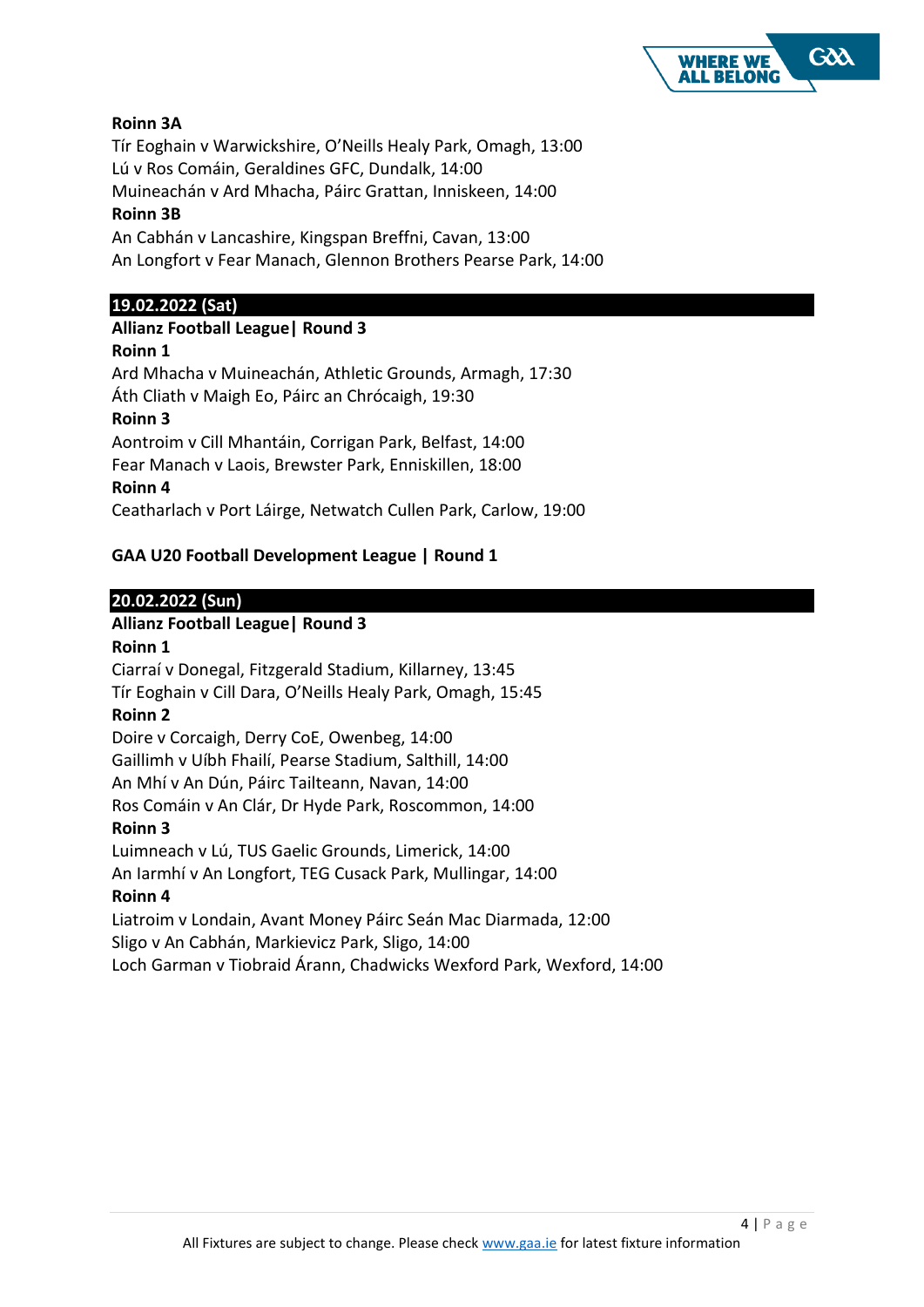

## **25-26.02.2022 (Sat/Sun)**

**An Chomhdháil Bhliantúil,** Connacht GAA Dome in Mayo

## **26.02.2022 (Sat)**

## **Allianz Football League| Round 4**

#### **Roinn 1**

Donegal v Tír Eoghain, MacCumhaill Park, Ballybofey, 19:30 **Roinn 2**

Uíbh Fhailí v An Mhí, Bord Na Móna O'Connor Park, 14:30 Corcaigh v Gaillimh, Páirc Uí Chaoimh, Cork, 17:00

An Dún v Ros Comáin, Páirc Esler, Newry, 17:00

**Roinn 3**

Cill Mhantáin v Luimneach, County Grounds, Aughrim, 14:30 Laois v Aontroim, MW Hire O'Moore Park, Portlaoise, 18:00 **Roinn 4**

Tiobraid Árann v Sligo, Semple Stadium, Thurles, 19:00

## **GAA U20 Football Development League | Round 2**

## **Allianz Hurling League| Round 3**

#### **Roinn 1 Group B**

Tiobraid Árann v Áth Cliath, Semple Stadium, Thurles, 17:00

#### **Roinn 3A**

Lú v Muineachán, Geraldines GFC, Dundalk, 14:00

## **Roinn 3B**

Liatroim v An Cabhán, Avant Money Páirc Seán Mac Diarmada, 14:00

# **27.02.2022 (Sun)**

## **Allianz Football League| Round 4**

## **Roinn 1**

Cill Dara v Áth Cliath, St Conleth's Park, Newbridge, 13:45 Maigh Eo v Ard Mhacha, Dr Hyde Park, Roscommon, 14:00 Muineachán v Ciarraí, St. Tiernach's Park, Clones, 14:00 **Roinn 2** An Clár v Doire, Cusack Park, Ennis, 13:00 **Roinn 3** An Longfort v Fear Manach, Glennon Brothers Pearse Park, 14:00 Lú v An Iarmhí, Páirc Mhuire, Ardee, 14:00 **Roinn 4** Londain v Loch Garman, McGovern Park, Ruislip, 13:00 An Cabhán v Ceatharlach, Kingspan Breffni, Cavan, 14:00 Port Láirge v Liatroim, Fraher Field, Dungarvan, 14:00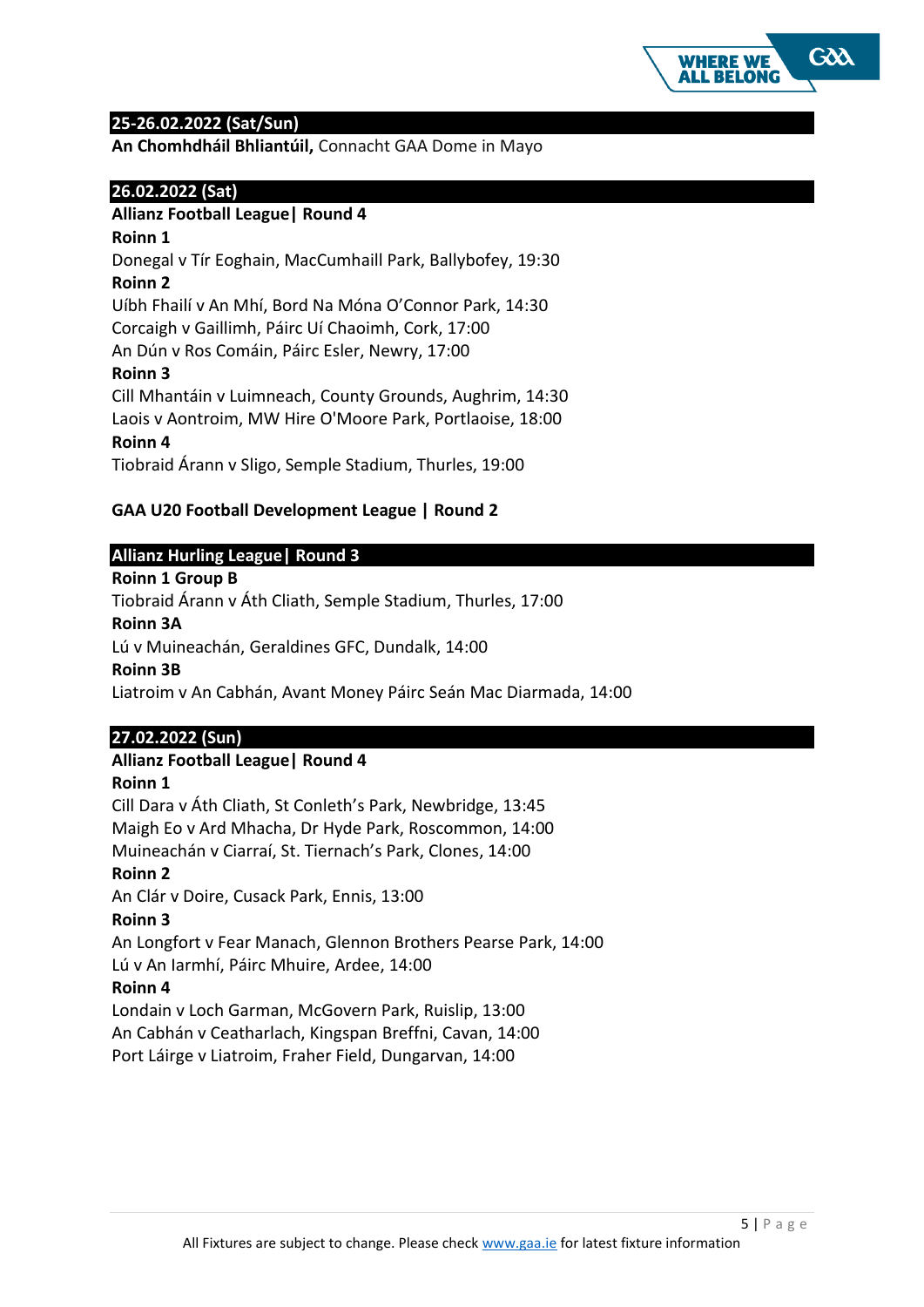

## **Allianz Hurling League| Round 3**

## **Roinn 1 Group A**

Gaillimh v Loch Garman, Pearse Stadium, Salthill, 14:00 Uíbh Fhailí v An Clár, Bord Na Móna O'Connor Park, 14:00 Luimneach v Corcaigh, TUS Gaelic Grounds, Limerick, 15:45 **Roinn 1 Group B**

Aontroim v Port Láirge, Corrigan Park, Belfast, 13:00 Cill Chainnigh v Laois, UPMC Nowlan Park, Kilkenny, 14:00 **Roinn 2A** Ceatharlach v Ciarraí, Netwatch Cullen Park, Carlow, 12:30 An Dún v Cill Dara, McKenna Park, Ballycran, 14:00 An Mhí v An Iarmhí, Páirc Tailteann, Navan, 14:00 **Roinn 2B**

Sligo v Londain, Markievicz Park, Sligo, 12:00 Doire v Maigh Eo, Celtic Park, Derry, 14:00 Cill Mhantáin v Dún na nGall, County Grounds, Aughrim, 12:30

## **Roinn 3A**

Ros Comáin v Warwickshire, Athleague, 13:00 Tír Eoghain v Ard Mhacha, O'Neills Healy Park, Omagh, 14:00 **Roinn 3B** Lancashire v An Longfort, TBC, 13:00

## **05.03.2022 (Sat)**

# **Allianz Hurling League| Round 4 Roinn 1 Group A** Corcaigh v Gaillimh, Páirc Uí Chaoimh, Cork, 19:00 **Roinn 1 Group B** Áth Cliath v Cill Chainnigh, Parnell Park, Dublin, 17:00 **Roinn 3A** Warwickshire v Lú, Páirc na hÉireann, Birmingham, 13:00

# **GAA U20 Football Development League | Round 3**

# **06.03.2022 (Sun)**

# **Allianz Hurling League| Round 4**

**Roinn 1 Group A** An Clár v Luimneach, Cusack Park, Ennis, 13:45 Loch Garman v Uíbh Fhailí, Chadwicks Wexford Park, Wexford, 14:00 **Roinn 1 Group B** Port Láirge v Tiobraid Árann, Walsh Park, Waterford, 13:45 Laois v Aontroim, MW Hire O'Moore Park, Portlaoise, 15:45 **Roinn 2A** Ciarraí v An Mhí, Austin Stack Park, Tralee, 14:00 Cill Dara v Ceatharlach, St Conleth's Park, Newbridge, 14:00 An Iarmhí v An Dún, TEG Cusack Park, Mullingar, 14:00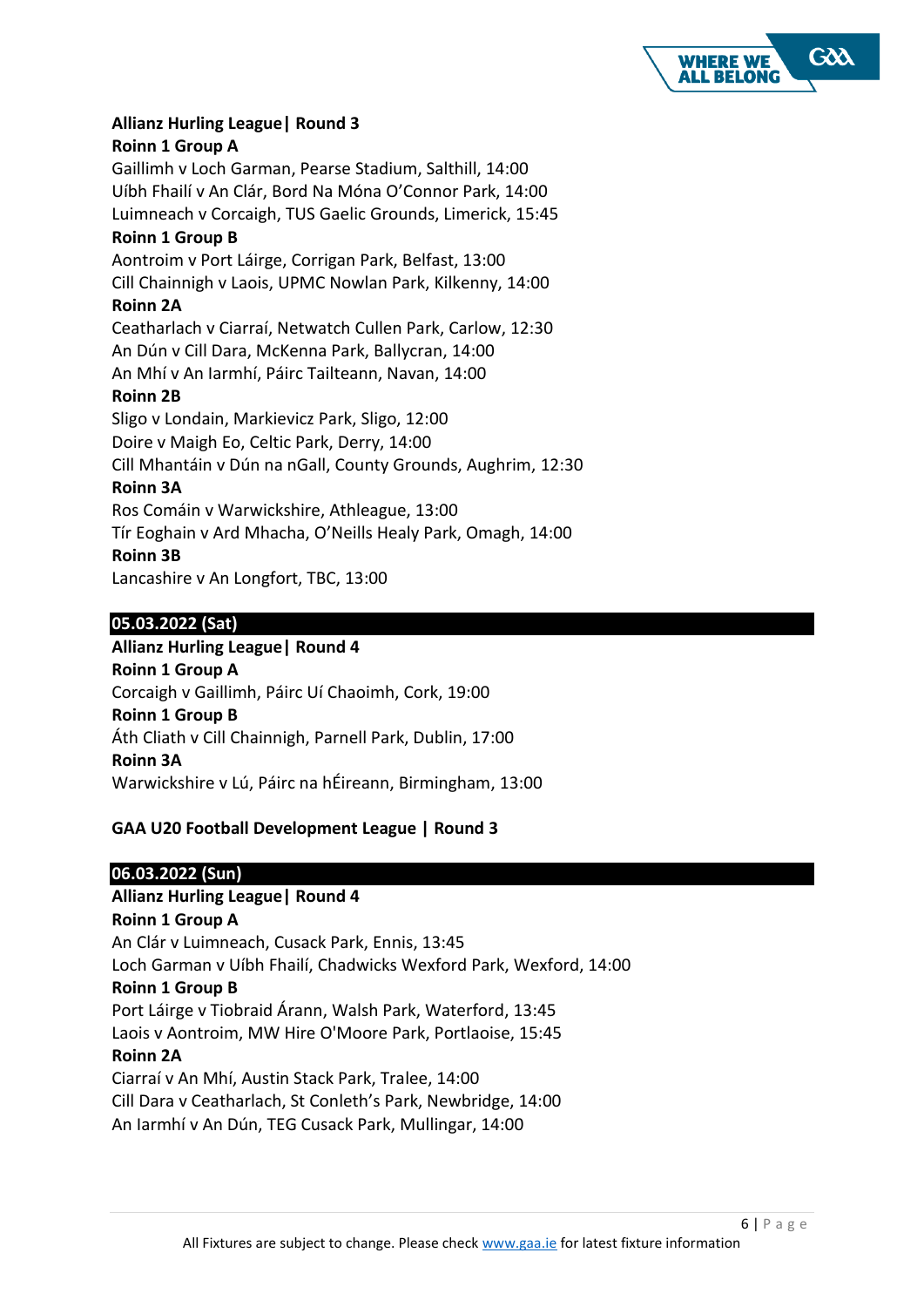

# **Roinn 2B**

Londain v Cill Mhantáin, McGovern Park, Ruislip, 13:00 Donegal v Doire, O'Donnell Park, Letterkenny, 14:00

Maigh Eo v Sligo, Ballina Stephenites, 14:00

# **Roinn 3A**

Ard Mhacha v Ros Comáin, Athletic Grounds, Armagh, 14:00 Muineachán v Tír Eoghain, Páirc Grattan, Inniskeen, 14:00

# **Roinn 3B**

Fear Manach v Lancashire, Brewster Park, Enniskillen, 13:00 An Longfort v Liatroim, Glennon Brothers Pearse Park, 14:00

## **12.03.2022 (Sat)**

#### **Allianz Football League| Round 5 Roinn 1**

Ard Mhacha v Cill Dara, Athletic Grounds, Armagh, 18:00 Ciarraí v Maigh Eo, Austin Stack Park, Tralee, 19:30 **Roinn 2** An Dún v Uíbh Fhailí, Páirc Esler, Newry, 17:00 **Roinn 3** Aontroim v An Longfort, Corrigan Park, Belfast, 14:30 Fear Manach v Lú, Brewster Park, Enniskillen, 19:00 Luimneach v An Iarmhí, TUS Gaelic Grounds, Limerick, 19:00

## **GAA U20 Football Development League | Finals**

## **13.03.2022 (Sun)**

## **Allianz Football League| Round 5**

## **Roinn 1**

Donegal v Muineachán, MacCumhaill Park, Ballybofey, 13:45 Tír Eoghain v Áth Cliath, O'Neills Healy Park, Omagh, 15:45 **Roinn 2** Gaillimh v An Clár, Pearse Stadium, Salthill, 14:00 An Mhí v Corcaigh, Páirc Tailteann, Navan, 14:00 Ros Comáin v Doire, Dr Hyde Park, Roscommon, 14:00 **Roinn 3** Cill Mhantáin v Laois, County Grounds, Aughrim, 14:00 **Roinn 4** Sligo v Londain, Markievicz Park, Sligo, 12:00 Ceatharlach v Liatroim, Netwatch Cullen Park, Carlow, 14:00

An Cabhán v Tiobraid Árann, Kingspan Breffni, Cavan, 14:00 Loch Garman v Port Láirge, Chadwicks Wexford Park, Wexford, 14:00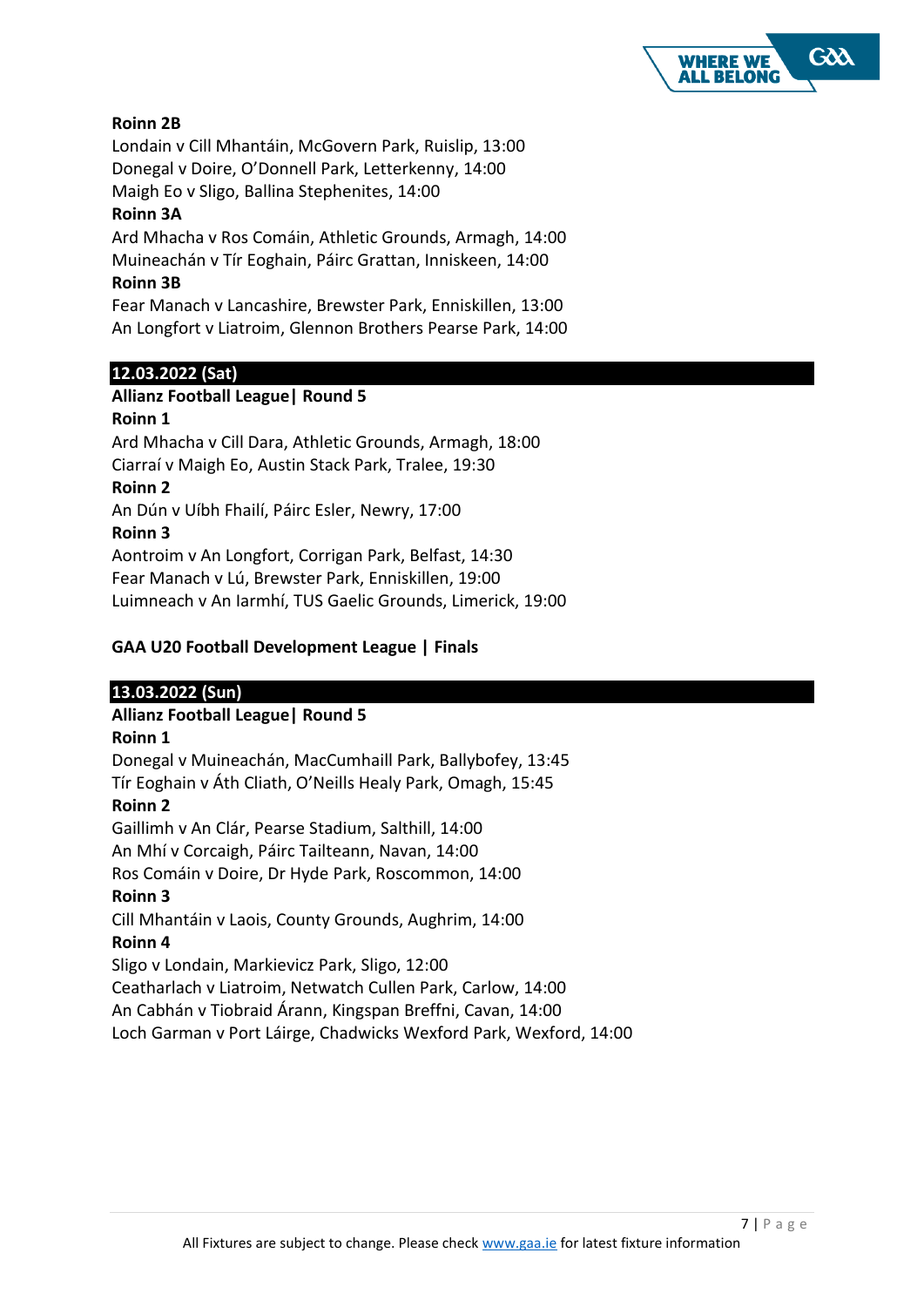

## **19.03.2022 (Sat)**

## **Allianz Football League| Round 6**

**Roinn 1**

Tír Eoghain v Maigh Eo, O'Neills Healy Park, Omagh, 19:00 **Roinn 3**

Laois v Luimneach, MW Hire O'Moore Park, Portlaoise, 19:00

## **Allianz Hurling League Roinn 2A| Round 5**

An Dún v Ciarraí, McKenna Park, Ballycran, 14:00

## **20.03.2022 (Sun)**

## **Allianz Football League| Round 6**

## **Roinn 1**

Ard Mhacha v Ciarraí, Athletic Grounds, Armagh, 14:00 Cill Dara v Muineachán, St Conleth's Park, Newbridge, 14:30 Áth Cliath v Donegal, Páirc an Chrócaigh, 15:45 **Roinn 2** Corcaigh v An Dún, Páirc Uí Chaoimh, Cork, 13:00 Doire v Gaillimh, Derry CoE, Owenbeg, 13:00 An Clár v An Mhí, Cusack Park, Ennis, 14:00 Uíbh Fhailí v Ros Comáin, Bord Na Móna O'Connor Park, 14:00 **Roinn 3** An Longfort v Cill Mhantáin, Glennon Brothers Pearse Park, 14:00 Lú v Aontroim, Páirc Mhuire, Ardee, 14:00 An Iarmhí v Fear Manach, TEG Cusack Park, Mullingar, 14:00 **Roinn 4** Londain v An Cabhán, McGovern Park, Ruislip, 12:00 Port Láirge v Sligo, Fraher Field, Dungarvan, 14:00 Liatroim v Loch Garman, Avant Money Páirc Seán Mac Diarmada, 14:30

Tiobraid Árann v Ceatharlach, Semple Stadium, Thurles, 15:45

# **Allianz Hurling League| Round 5**

## **Roinn 1 Group A**

Gaillimh v An Clár, Pearse Stadium, Salthill, 13:45 Luimneach v Uíbh Fhailí, TUS Gaelic Grounds, Limerick, 13:45 Loch Garman v Corcaigh, Chadwicks Wexford Park, Wexford, 13:45 **Roinn 1 Group B**

Cill Chainnigh v Port Láirge, UPMC Nowlan Park, Kilkenny, 13:45 Laois v Áth Cliath, MW Hire O'Moore Park, Portlaoise, 13:45 Tiobraid Árann v Aontroim, Semple Stadium, Thurles, 13:45

## **Roinn 2A**

Cill Dara v An Iarmhí, St Conleth's Park, Newbridge, 12:30 An Mhí v Ceatharlach, Páirc Tailteann, Navan, 12:30

## **Roinn 2B**

Doire v Londain, Celtic Park, Derry, 12:00 L Donegal, Ballina Stephenites, 13:00 Cill Mhantáin v Sligo, County Grounds, Aughrim, 13:00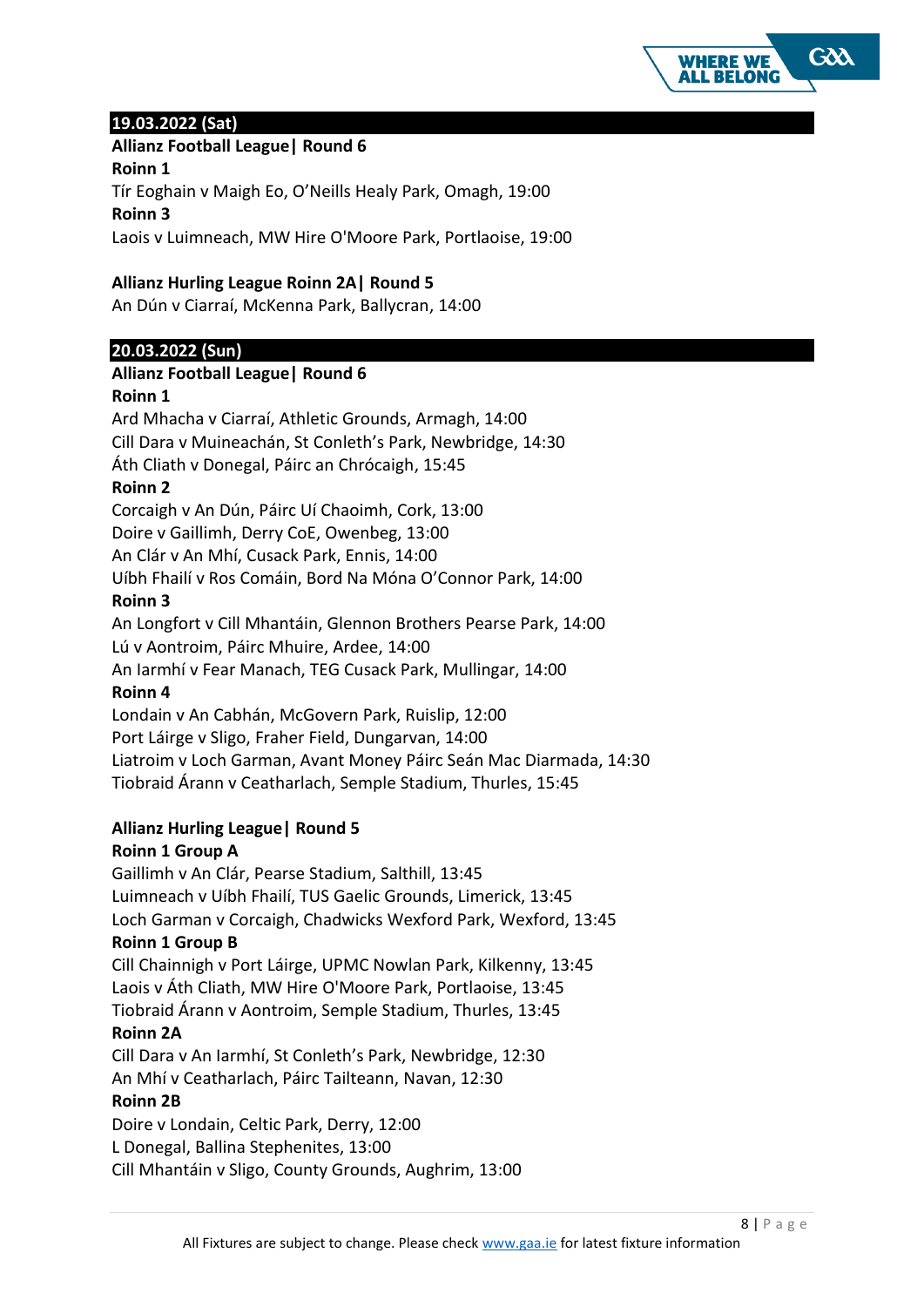

# **Roinn 3A**

Ros Comáin v Muineachán, Dr Hyde Park, Roscommon, 13:00 Tír Eoghain v Lú, O'Neills Healy Park, Omagh, 13:00

Warwickshire v Ard Mhacha, Páirc na hÉireann, Birmingham, 13:00

## **Roinn 3B**

An Cabhán v An Longfort, Kingspan Breffni, Cavan, 12:30 Liatroim v Fear Manach, Avant Money Páirc Seán Mac Diarmada, 12:30

## **26.03.2022 (Sat)**

**Allianz Football League Roinn 4| Round 7** Tiobraid Árann v Londain, Semple Stadium, Thurles, 19:00

# **26-27.03.2022 (Sat/Sun)**

**Allianz Hurling League Roinn 1 | Semi-Finals**  1st Placed Team Group A v 2<sup>nd</sup> Placed Team Group B 2<sup>nd</sup> Placed Team Group A v 1<sup>st</sup> Placed Team Group B **Allianz Hurling League | Semi-Finals (Roinn 2A, 2B, 3A, 3B)**  2<sup>nd</sup> Placed Team v 3<sup>rd</sup> Placed Team **Allianz Hurling League | Relegation Play-off Roinn 1** 6<sup>th</sup> Placed Team Group A v 6<sup>th</sup> Placed Team Group B **Roinn 2B** 5<sup>th</sup> Placed Team v 6<sup>th</sup> Placed Team

**GAA Hurling All-Ireland U20 'B' Championship | Round 1** 

# **27.03.2022 (Sun)**

# **Allianz Football League| Round 7**

## **Roinn 1**

Donegal v Ard Mhacha, O'Donnell Park, Letterkenny, 13:45 Ciarraí v Tír Eoghain, Fitzgerald Stadium, Killarney, 13:45 Maigh Eo v Cill Dara, Avant Money Páirc Seán Mac Diarmada, 13:45 Muineachán v Áth Cliath, St. Tiernach's Park, Clones, 13:45

## **Roinn 2**

An Dún v An Clár, Páirc Esler, Newry, 14:00 An Mhí v Doire, Páirc Tailteann, Navan, 14:00 Uíbh Fhailí v Corcaigh, Bord Na Móna O'Connor Park, 14:00 Ros Comáin v Gaillimh, Dr Hyde Park, Roscommon, 14:00

## **Roinn 3**

Aontroim v An Iarmhí, Corrigan Park, Belfast, 14:00 Laois v An Longfort, MW Hire O'Moore Park, Portlaoise, 14:00 Luimneach v Fear Manach, TUS Gaelic Grounds, Limerick, 14:00 Cill Mhantáin v Lú, County Grounds, Aughrim, 14:00

## **Roinn 4**

Ceatharlach v Loch Garman, Netwatch Cullen Park, Carlow, 13:00 An Cabhán v Port Láirge, Kingspan Breffni, Cavan, 13:00 Sligo v Liatroim, Markievicz Park, Sligo, 13:00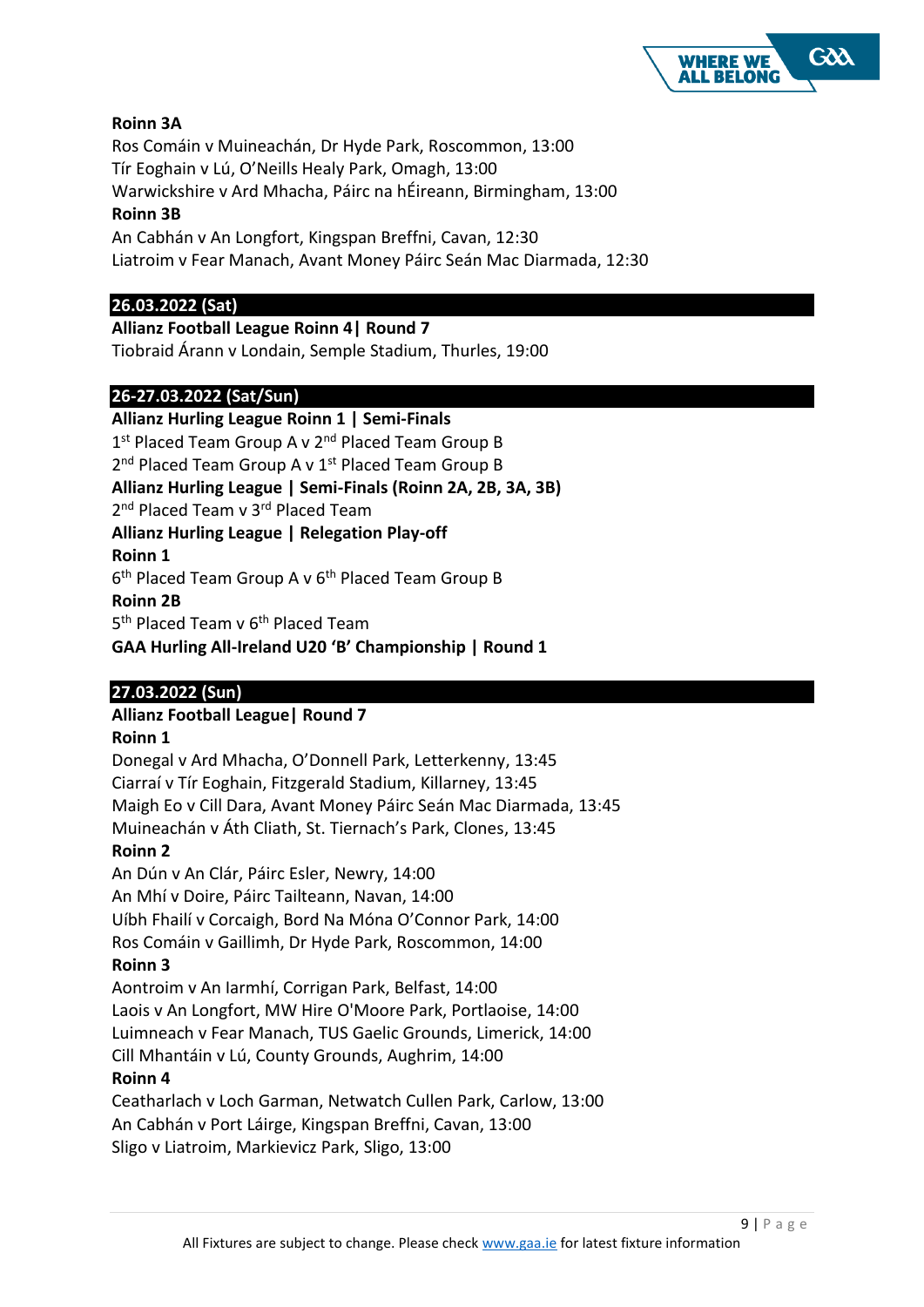

#### **02-03.04.2022 (Sat/Sun)**

**Allianz Football League| Finals (Roinn 1, 2, 3 & 4)**  1st Placed Team v 2<sup>nd</sup> Placed Team **Allianz Hurling League Roinn 1 | Final** Semi-Final Winner v Semi-Final Winner **Allianz Hurling League | Finals (Roinn 2A, 2B, 3A, 3B)** 1st Placed Team v Semi-Final Winner **GAA Hurling All-Ireland U20 'B' Championship | Quarter-Finals**

## **10.04.2022 (Sun)**

**Christy Ring Cup | Round 1** Doire v Cill Mhantáin Maigh Eo v Cill Dara Londain v Sligeach **Nickey Rackard Cup | Round 1** Fear Manach v Dún na nGall Ard Mhacha v Ros Comáin Warwickshire v Tír Eoghain **Lory Meagher Cup | Round 1** Lancashire v Lú Muineachán v An Cabhán Liatroim v An Longfort

## **16.04.2022(Sat)**

**Ulster GAA Football Senior Championship | Preliminary Round**  Fear Manach v Tír Eoghain

#### **Leinster GAA Hurling Senior Championship | Round 1**

Loch Garman v Gaillimh An Iarmhí v Cill Chainnigh Áth Cliath v Laois **Joe McDonagh Cup | Round 1** An Mhí v Ceatharlach Ciarraí v An Dún Aontroim v Uíbh Fhailí **Christy Ring Cup | Round 2** Cill Dara v Londain Cill Mhantáin v Maigh Eo Sligeach v Doire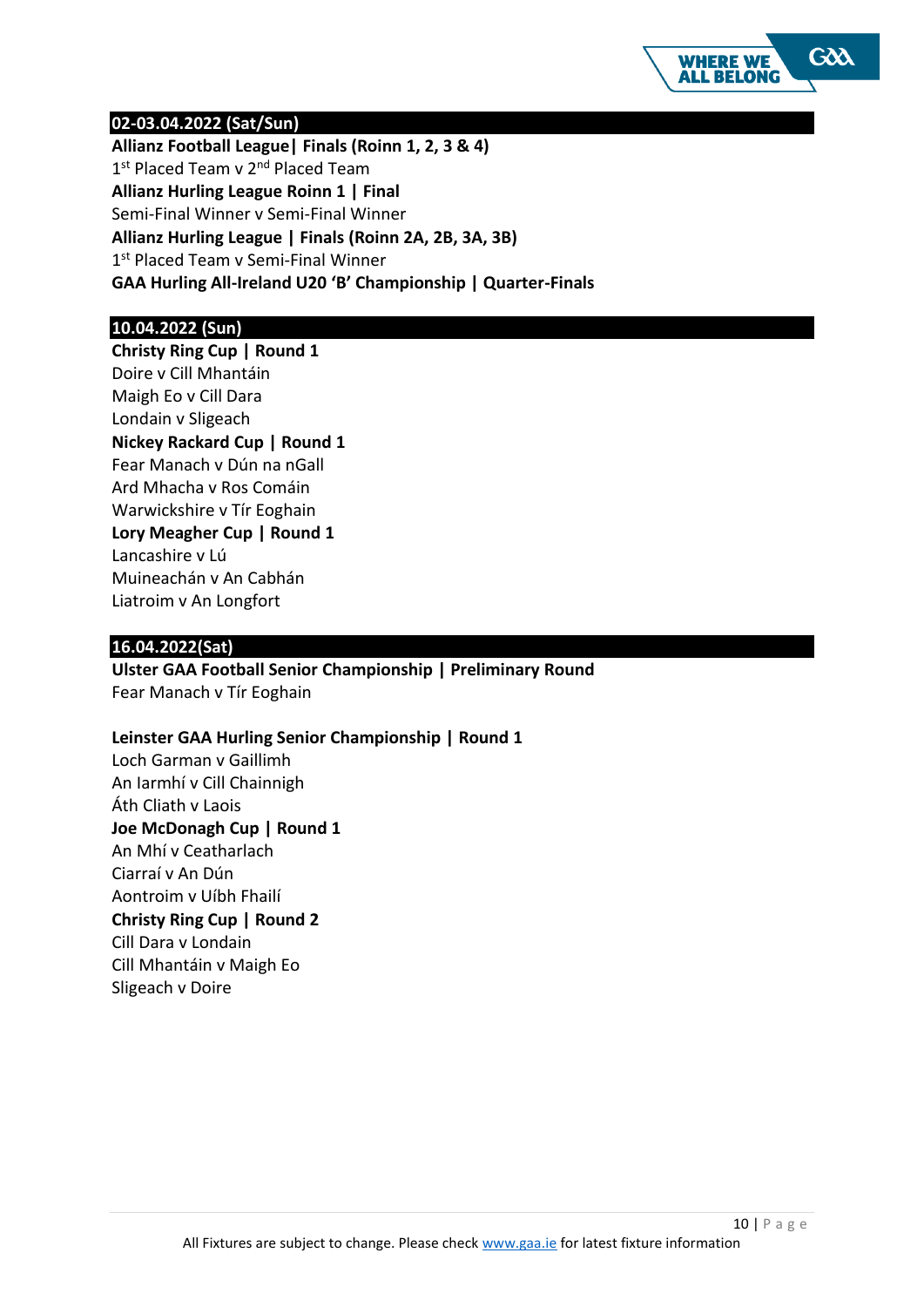

#### **16-17.04.2022 (Sat/Sun)**

**GAA Hurling All-Ireland U20 'B' Championship | Semi-Finals**

#### **17.04.2022 (Sun)**

**Connacht GAA Football Senior Championship | Quarter-Finals** Londain v Liatroim New York v Sligeach

#### **Munster GAA Hurling Senior Championship | Round 1**

Port Láirge v Tiobraid Árann Corcaigh v Luimneach **Nickey Rackard Cup | Round 2** Ros Comáin v Warwickshire Dún na nGall v Ard Mhacha Tír Eoghain v Fear Manach **Lory Meagher Cup | Round 2** An Cabhán v Liatroim Lú v Muineachán An Longfort v Lancashire

#### **23.04.2022 (Sat)**

**Ulster GAA Football Senior Championship | Quarter-Final** Aontroim v An Cabhán

#### **Leinster GAA Hurling Senior Championship | Round 2**

Loch Garman v Áth Cliath Gaillimh v An Iarmhí Cill Chainnigh v Laois **Munster GAA Hurling Senior Championship | Round 2** Luimneach v Port Láirge **Joe McDonagh Cup | Round 2** Ceatharlach v Ciarraí Uíbh Fhailí v An Mhí **Christy Ring Cup | Round 3** Londain v Maigh Eo Sligeach v Cill Mhantáin Cill Dara v Doire **Nickey Rackard Cup | Round 3** Dún na nGall v Ros Comáin Tír Eoghain v Ard Mhacha **Lory Meagher Cup | Round 3** An Longfort v Lú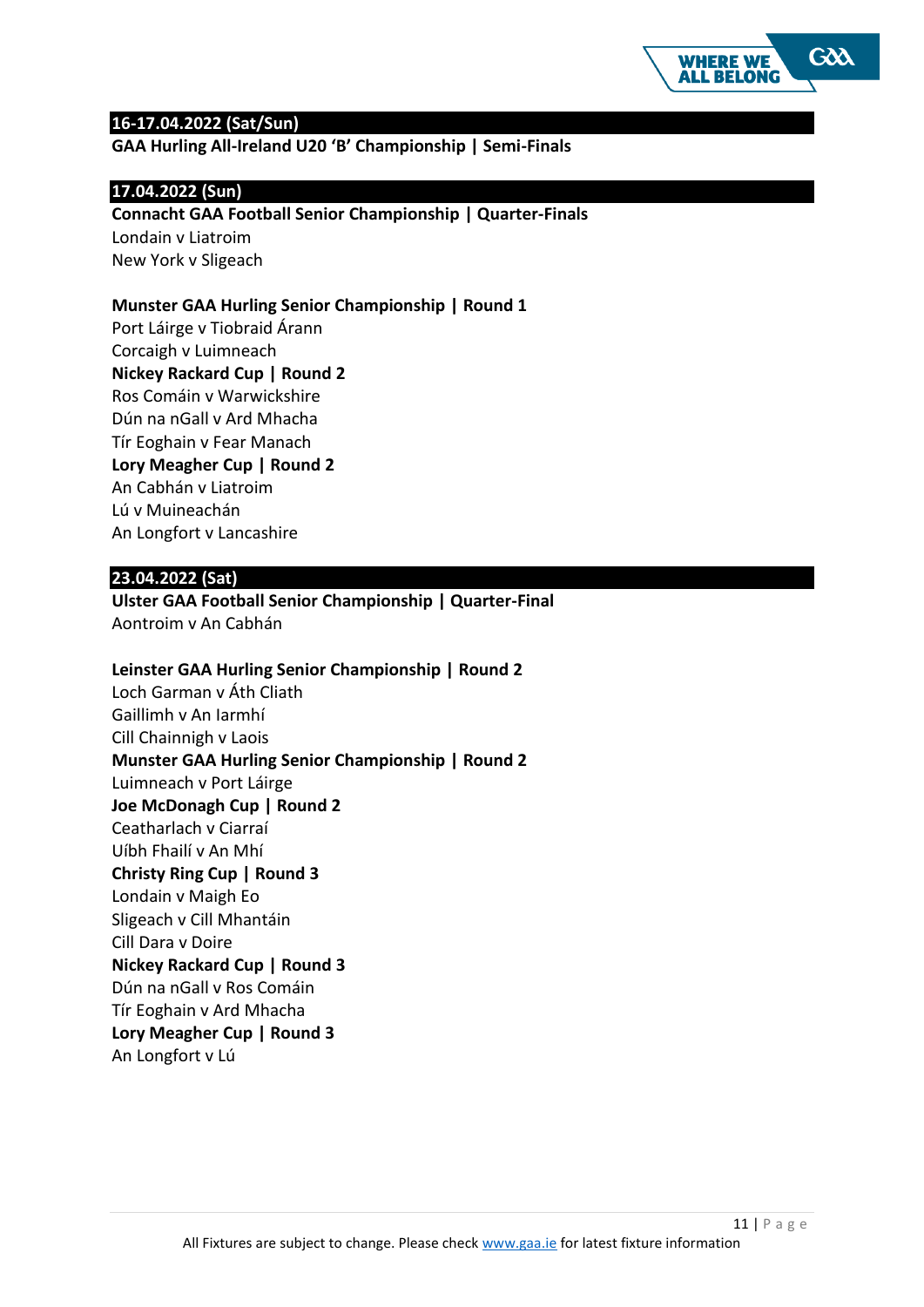

## **24.04.2022 (Sun)**

**Connacht GAA Football Senior Championship | Quarter-Final** Maigh Eo v Gaillimh **Leinster GAA Football Senior Championship | Round 1** Laois v Cill Mhantáin Lú v Ceatharlach Uíbh Fhailí v Loch Garman **Ulster GAA Football Senior Championship | Quarter-Final** Dún na nGall v Ard Mhacha **Munster GAA Hurling Senior Championship| Round 2** Tiobraid Árann v An Clár **Joe McDonagh Cup | Round 2** An Dún v Aontroim **Nickey Rackard Cup | Round 3** Fear Manach v Warwickshire **Lory Meagher Cup | Round 3** Liatroim v Muineachán An Cabhán v Lancashire

## **30.04.2022 (Sat)**

**Leinster GAA Football Senior Championship | Quarter-Final** Áth Cliath v Uíbh Fhailí / Loch Garman **Ulster GAA Football Senior Championship | Quarter-Final**  Muineachán v An Dún

## **Leinster GAA Hurling Senior Championship | Round 3**

Laois v Loch Garman Gaillimh v Cill Chainnigh **Joe McDonagh Cup | Round 3**  Ciarraí v An Mhí Aontroim v Ceatharlach

## **30.04-01.05.2022 (Sat/Sun)**

**GAA Hurling All-Ireland U20 'B' Championship | Final**

#### **01.05.2022 (Sun)**

**Connacht GAA Football Senior Championship | Semi-Final** Ros Comáin v New York / Sligeach **Leinster GAA Football Senior Championship | Quarter-Finals** Cill Dara v Lú / Ceatharlach An Mhí v Laois / Cill Mhantáin An Iarmhí v An Longfort **Munster GAA Football Senior Championship | Quarter-Finals** An Clár v Luimneach Port Láirge v Tiobraid Árann **Ulster GAA Football Senior Championship | Quarter-Final** Doire v Fear Manach / Tír Eoghain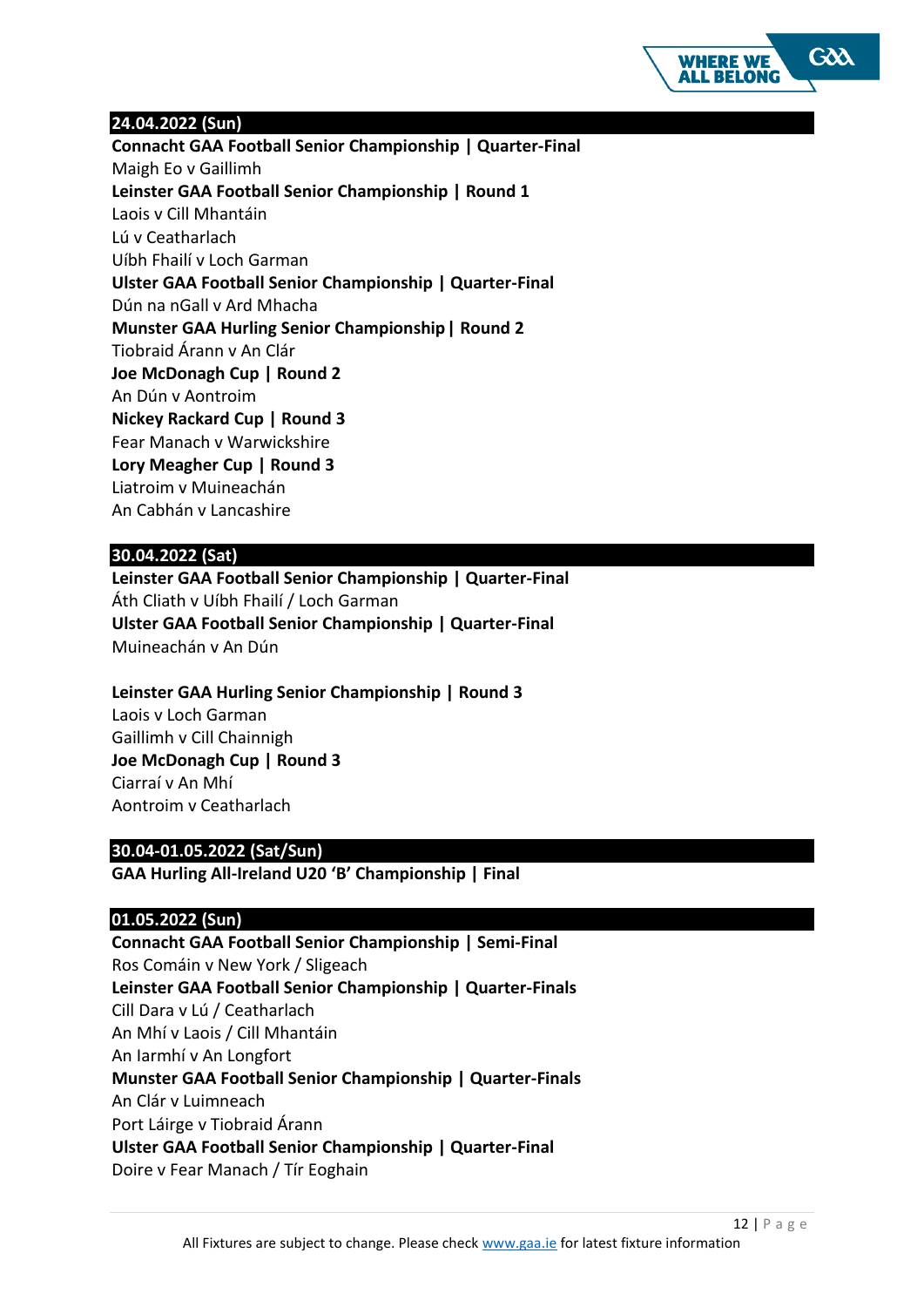

**Leinster GAA Hurling Senior Championship | Round 3** An Iarmhí v Áth Cliath **Joe McDonagh Cup | Round 3** An Dún v Uíbh Fhailí

# **07.05.2022 (Sat)**

**Munster GAA Football Senior Championship | Semi-Final** Ciarraí v Corcaigh

#### **Christy Ring Cup | Round 4**

Doire v Londain Cill Mhantáin v Cill Dara Maigh Eo v Sligeach **Nickey Rackard Cup | Round 4** Ros Comáin v Tír Eoghain Warwickshire v Dún na nGall Ard Mhacha v Fear Manach **Lory Meagher Cup | Round 4** Lancashire v Liatroim Lú v An Cabhán Muineachán v An Longfort

## **07-08.05.2022 (Sat/Sun)**

**Eirgrid GAA Football All-Ireland U20 Championship | Semi-Finals** Connacht v Leinster Munster v Ulster

## **08.05.2022 (Sun)**

**Connacht GAA Football Senior Championship | Semi-Final** Londain / Liatroim v Gaillimh / Maigh Eo **Ulster GAA Football Senior Championship | Semi-Final** Dún na nGall / Ard Mhacha v Aontroim / An Cabhán

# **Munster GAA Hurling Senior Championship | Round 3**

Port Láirge v Corcaigh An Clár v Luimneach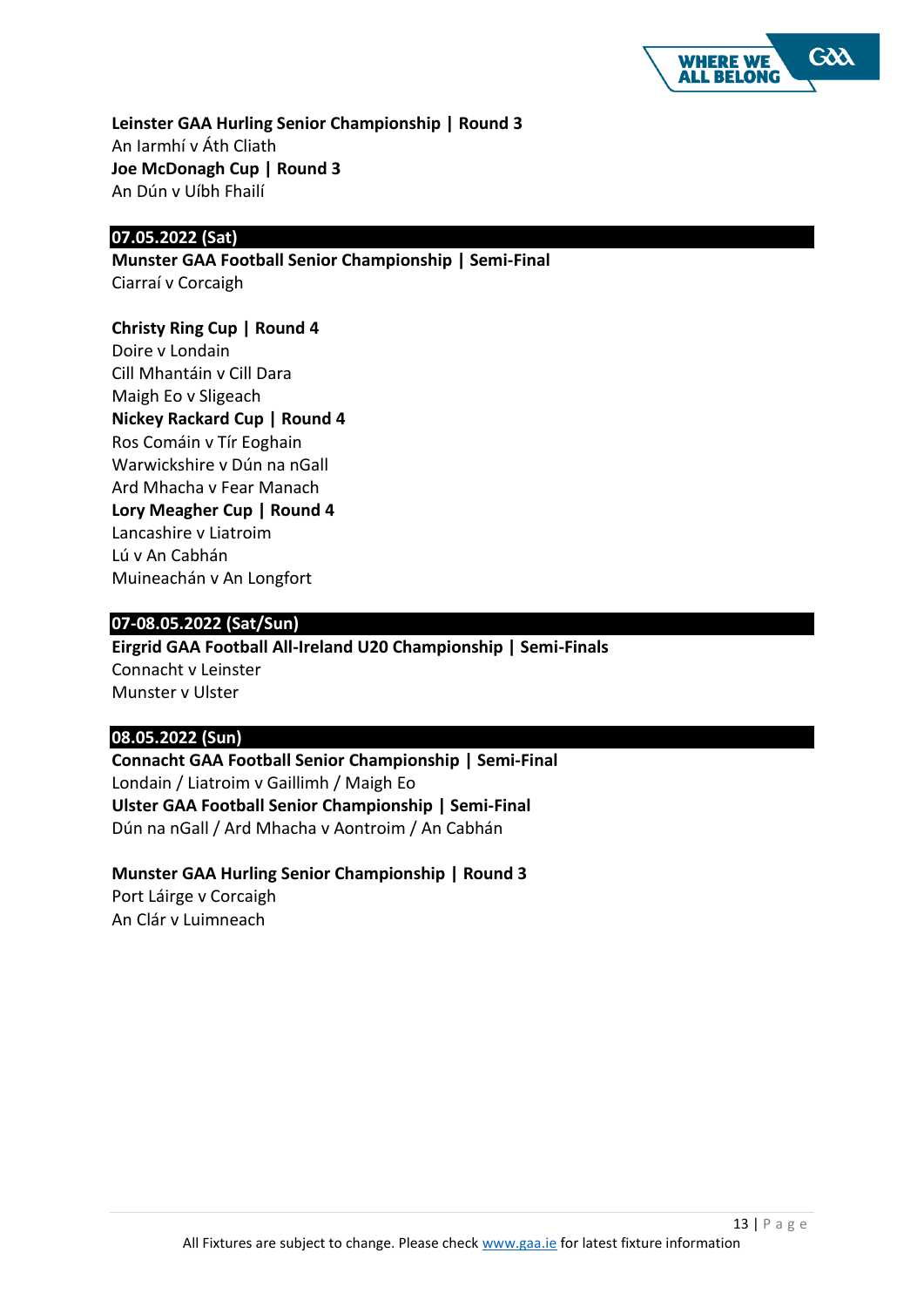

#### **14.05.2022 (Sat)**

**Leinster GAA Hurling Senior Championship | Round 4** Áth Cliath v Cill Chainnigh Laois v Gaillimh An Iarmhí v Loch Garman **Joe McDonagh Cup | Round 4** An Mhí v Aontroim Ceatharlach v An Dún Ciarraí v Uíbh Fhailí **Christy Ring Cup | Round 5** Cill Dara v Sligeach Maigh Eo v Doire Londain v Cill Mhantáin **Nickey Rackard Cup | Round 5** Fear Manach v Ros Comáin Tír Eoghain v Dún na nGall Warwickshire v Ard Mhacha **Lory Meagher Cup | Round 5** An Cabhán v An Longfort Muineachán v Lancashire Liatroim v Lú

## **14-15.05.2022 (Sat/Sun)**

**Eirgrid GAA Football All-Ireland U20 Championship | | Final**

## **15.05.2022 (Sun)**

**Leinster GAA Football Senior Championship | Semi-Finals Munster GAA Football Senior Championship | Semi-Final** Tiobraid Árann / Port Láirge v An Clár / Luimneach **Ulster GAA Football Senior Championship | Semi-Final** Muineachán / An Dún v Fear Manach / Tír Eoghain / Doire

## **Munster GAA Hurling Senior Championship | Round 4**

Luimneach v Tiobraid Árann Corcaigh v An Clár

#### **21.05.2022 (Sat)**

**Leinster GAA Hurling Senior Championship | Round 5** Laois v An Iarmhí Cill Chainnigh v Loch Garman Gaillimh v Áth Cliath **Joe McDonagh Cup | Round 5** Aontroim v Ciarraí Uíbh Fhailí v Ceatharlach An Dún v An Mhí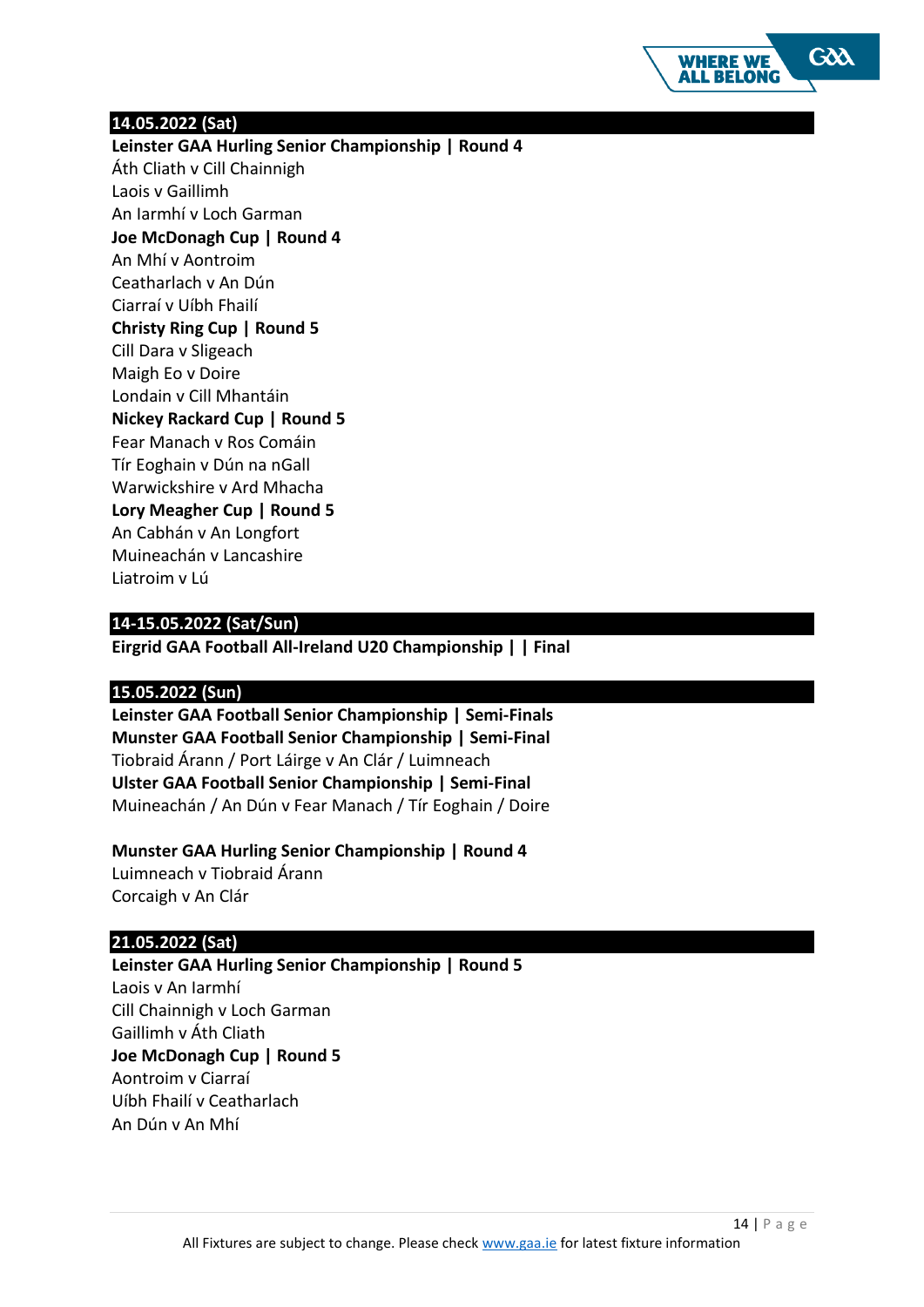

## **21-22.05.2022 (Sat/Sun)**

**GAA Football All-Ireland Senior Championship | Preliminary Round (If required) Tailteann Cup | Preliminary Round (If required)**

**Christy Ring Cup | Final Nickey Rackard Cup | Final Lory Meagher Cup | Final GAA Hurling All-Ireland U20 Championship | Final** Leinster Winner v Munster Winner

#### **22.05.2022 (Sun)**

**Munster GAA Hurling Senior Championship | Round 5** An Clár v Port Láirge Tiobraid Árann v Corcaigh

#### **28.05.2022 (Sat)**

**Leinster GAA Football Senior Championship | Final Munster GAA Football Senior Championship | Final**

#### **28-29.05.2022 (Sat/Sun)**

**Tailteann Cup | Round 1**

#### **29.05.2022 (Sun)**

**Connacht GAA Football Senior Championship | Final Ulster GAA Football Senior Championship | Final**

#### **04.06.2022 (Sat)**

**Leinster GAA Hurling Senior Championship | Final Joe McDonagh Cup Final**

#### **04-05.06.2022 (Sat/Sun)**

**GAA Football All-Ireland Senior Championship | Round 1 Tailteann Cup | Quarter-Finals**

#### **05.06.2022 (Sun)**

**Munster GAA Hurling Senior Championship | Final**

#### **11-12.06.2022 (Sat/Sun)**

**GAA Football All-Ireland Senior Championship | Round 2 GAA Hurling All-Ireland Senior Championship | Preliminary Quarter-Finals**  Winner Joe McDonagh Cup v 3rd Placed Team Munster Group Runner-Up Joe McDonagh Cup v 3rd Placed Team Leinster Group

#### **18.06.2022 (Sat)**

#### **GAA Hurling All-Ireland Senior Championship | Quarter-Finals**

Leinster Runner-Up v Winner Joe McDonagh Cup / 3rd Placed Munster Group Munster Runner-Up v Runner-Up Joe McDonagh Cup / 3rd Placed Leinster Group